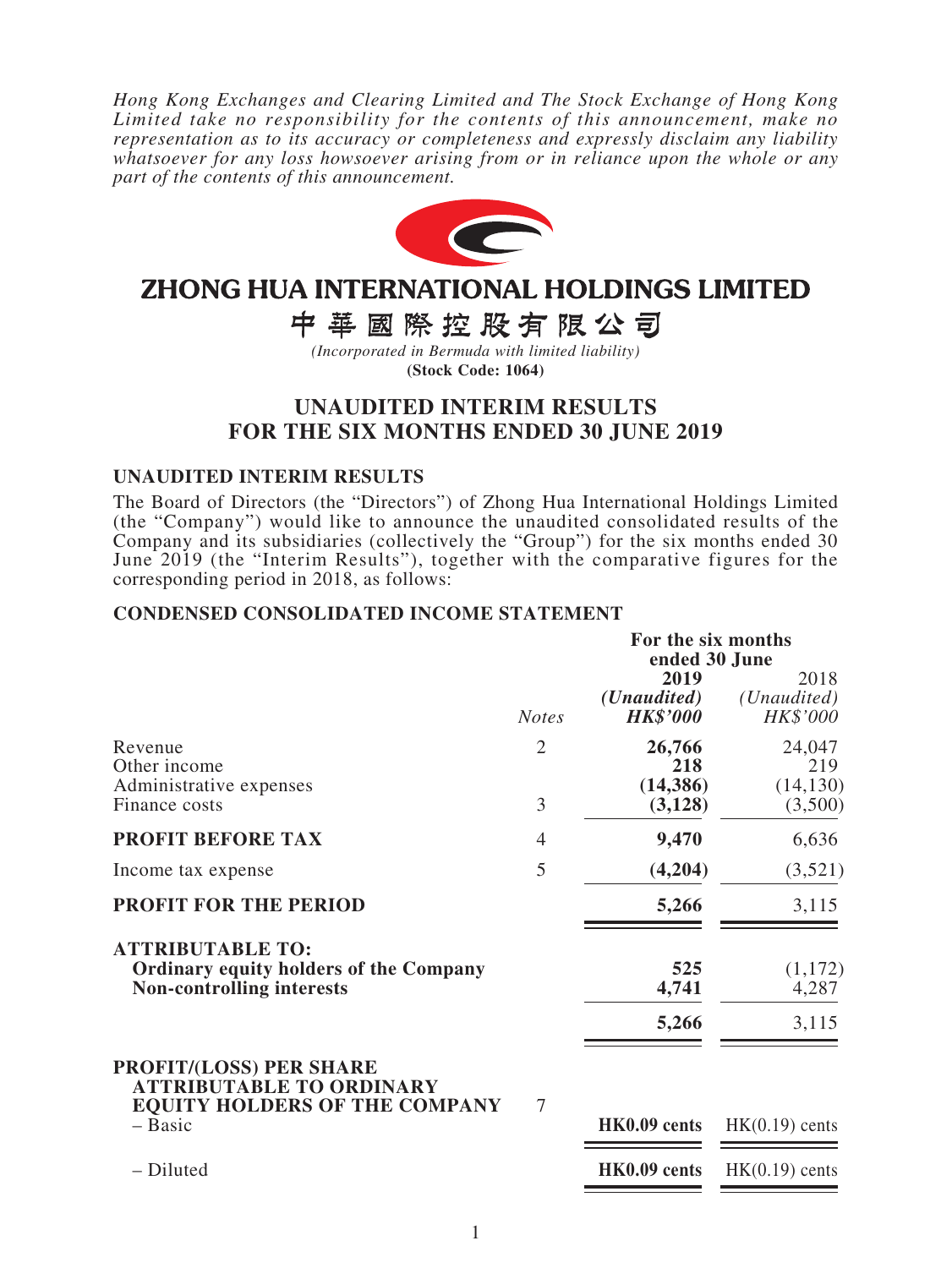# **CONDENSED CONSOLIDATED STATEMENT OF COMPREHENSIVE INCOME**

| For the six months   |             |  |
|----------------------|-------------|--|
| ended 30 June        |             |  |
| 2019                 | 2018        |  |
| ( <i>Unaudited</i> ) | (Unaudited) |  |
| <b>HK\$'000</b>      | HK\$'000    |  |
| 5,266                | 3,115       |  |
|                      |             |  |
|                      |             |  |
|                      |             |  |
|                      |             |  |
| (27,066)             | (53,293)    |  |
|                      |             |  |
| (21, 800)            | (50, 178)   |  |
|                      |             |  |
|                      |             |  |
| (7,593)              | (17,088)    |  |
| (14,207)             | (33,090)    |  |
| (21, 800)            | (50, 178)   |  |
|                      |             |  |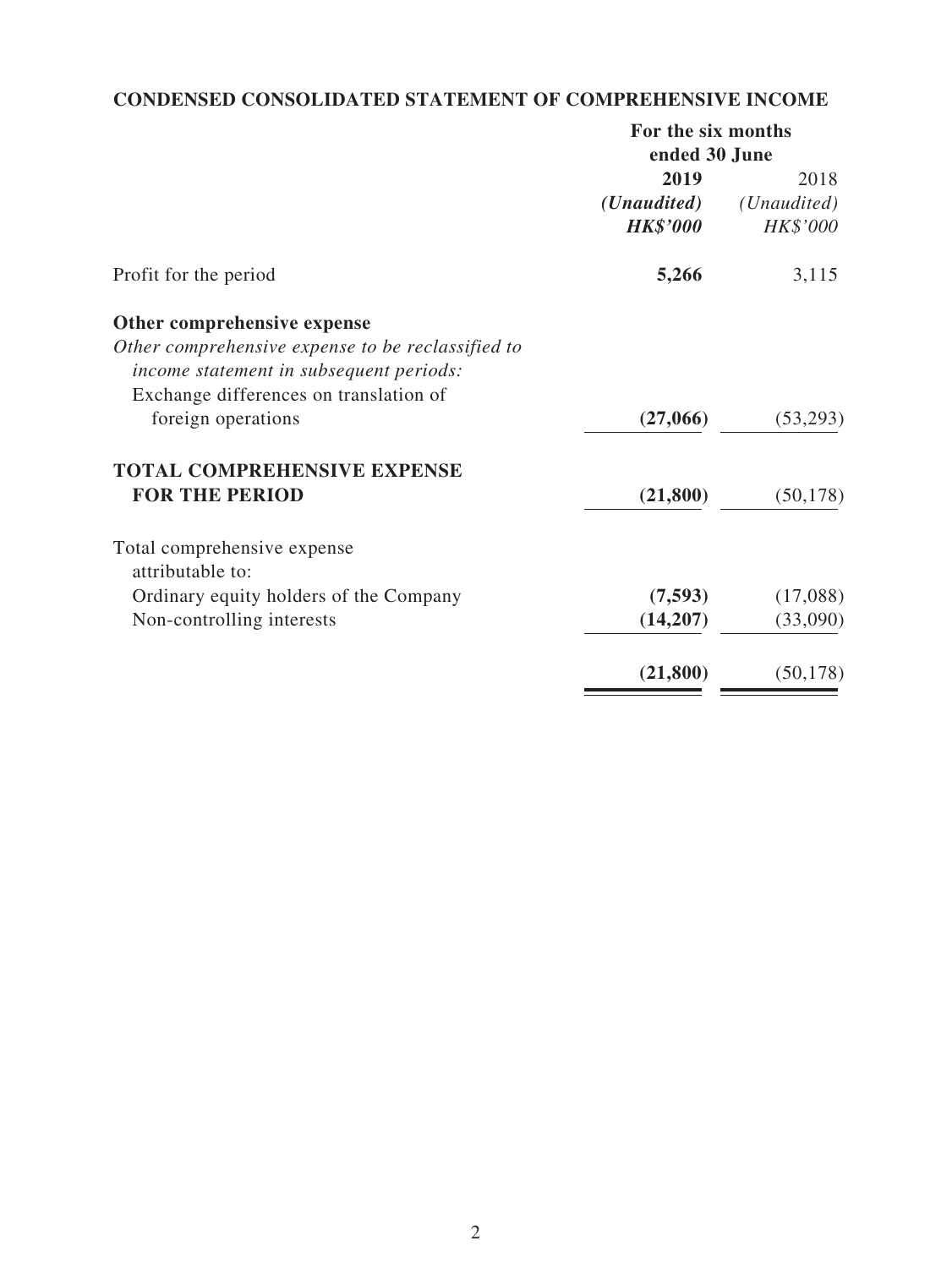# **CONDENSED CONSOLIDATED STATEMENT OF FINANCIAL POSITION**

|                                                                                                                                                  |              | 30 June<br>2019                                    | 31 December<br>2018                                 |
|--------------------------------------------------------------------------------------------------------------------------------------------------|--------------|----------------------------------------------------|-----------------------------------------------------|
|                                                                                                                                                  | <b>Notes</b> | ( <i>Unaudited</i> )<br><b>HK\$'000</b>            | (Audited)<br>HK\$'000                               |
| <b>NON-CURRENT ASSETS</b><br>Property, plant and equipment                                                                                       |              | 4,390                                              | 4,559                                               |
| Right-of-use assets<br>Investment properties                                                                                                     |              | 2,251<br>4,303,044                                 | 4,340,790                                           |
| Total non-current assets                                                                                                                         |              | 4,309,685                                          | 4, 345, 349                                         |
| <b>CURRENT ASSETS</b><br>Properties held for sales<br>Trade receivables<br>Prepayments, deposits and other receivables<br>Cash and bank balances | 8            | 35,448<br>19,789<br>14,864<br>82,400               | 35,759<br>9,433<br>13,209<br>91,511                 |
| Total current assets                                                                                                                             |              | 152,501                                            | 149,912                                             |
| <b>CURRENT LIABILITIES</b><br>Trade payables<br>Other payables and accruals<br>Tax payable<br>Interest-bearing bank and other borrowings         | 9            | (1,991)<br>(48, 710)<br>(54,206)<br>(5,805)        | (2,008)<br>(46, 026)<br>(52, 448)<br>(7, 137)       |
| Total current liabilities                                                                                                                        |              | (110, 712)                                         | (107,619)                                           |
| <b>NET CURRENT ASSETS</b>                                                                                                                        |              | 41,789                                             | 42,293                                              |
| <b>TOTAL ASSETS LESS</b><br><b>CURRENT LIABILITIES</b>                                                                                           |              | 4,351,474                                          | 4,387,642                                           |
| <b>NON-CURRENT LIABILITIES</b><br>Loan from a director<br>Due to a director<br>Long term other payables<br>Deferred tax liabilities              |              | (72, 937)<br>(177, 838)<br>(132,719)<br>(932, 358) | (73, 577)<br>(183, 382)<br>(133, 645)<br>(939, 744) |
| Total non-current liabilities                                                                                                                    |              | (1,315,852)                                        | (1,330,348)                                         |
| Net assets                                                                                                                                       |              | 3,035,622                                          | 3,057,294                                           |
| <b>EQUITY</b><br>Equity attributable to equity holders<br>of the Company                                                                         |              |                                                    |                                                     |
| Issued capital<br>Reserves                                                                                                                       |              | 15,140<br>859,931                                  | 15,140<br>867,396                                   |
| Non-controlling interests                                                                                                                        |              | 875,071<br>2,160,551                               | 882,536<br>2,174,758                                |
| <b>Total equity</b>                                                                                                                              |              | 3,035,622                                          | 3,057,294                                           |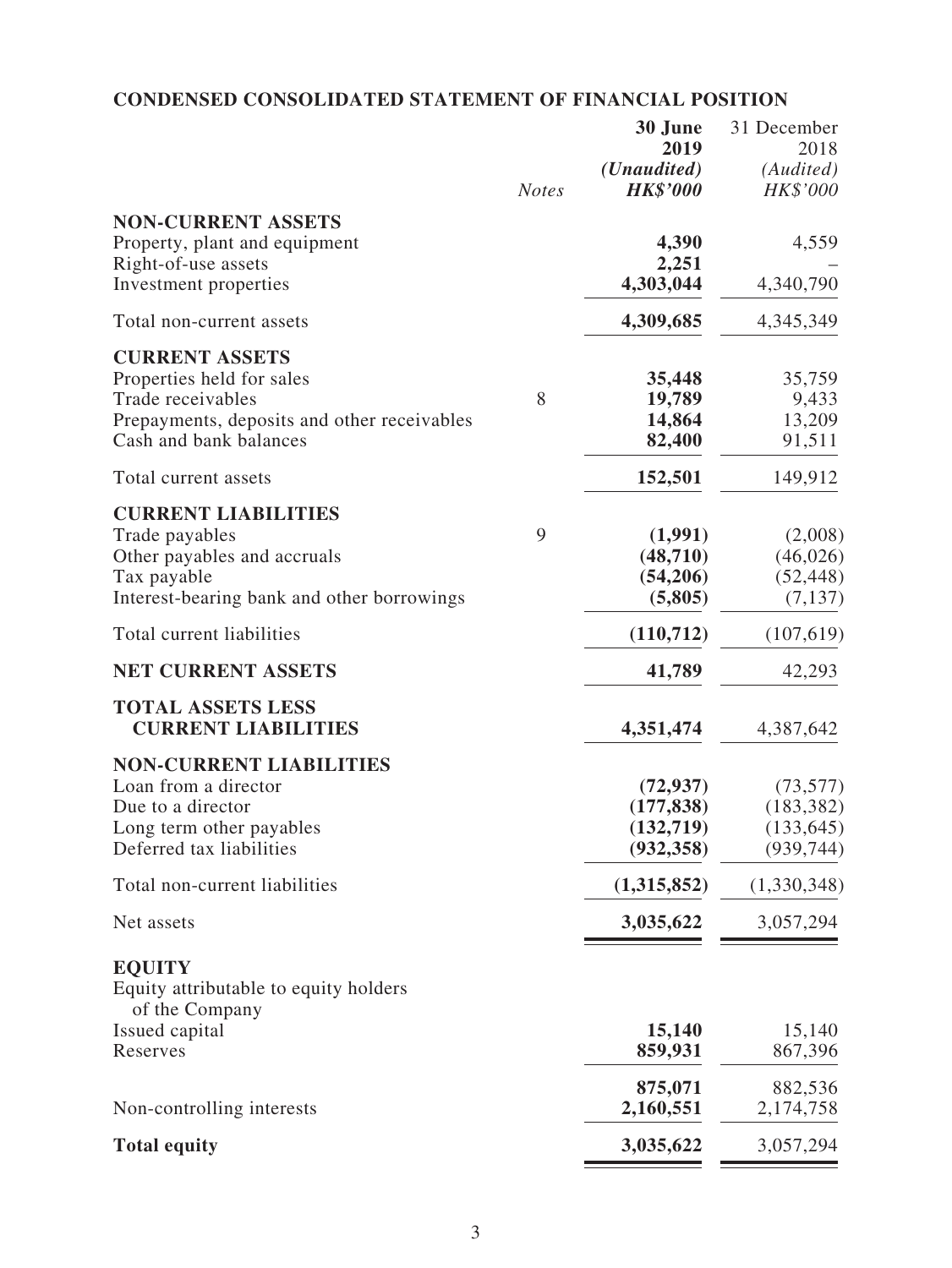#### *Notes:*

#### **1. BASIS OF PREPARATION AND SIGNIFICANT ACCOUNTING POLICIES**

The condensed consolidated financial statements for the six months ended 30 June 2019 have been prepared in accordance with the applicable disclosure requirements of the Rules Governing the Listing of Securities on The Stock Exchange of Hong Kong Limited (the "Listing Rules") and with Hong Kong Accounting Standards ("HKAS") 34 – *Interim Financial Reporting* issued by the Hong Kong Institute of Certified Public Accountants (the "HKICPA").

The condensed consolidated financial statements do not include all the information and disclosures required in the annual financial statements, and should be read in conjunction with the Group's annual consolidated financial statements as at 31 December 2018.

The condensed consolidated financial statements have been prepared under the historical cost convention, except for the investment properties that are measured at fair value. The accounting policies adopted in the preparation of the condensed consolidated financial statements are consistent with those followed in the preparation of the Group's annual consolidated financial statements for the year ended 31 December 2018, except for the adoption of the following new and revised standards effective as of 1 January 2019. The Group has not early adopted any other standard, interpretation or amendment that has been issued but is not yet effective.

| Amendments to HKFRS 9                   | Prepayment Features with Negative Compensation       |
|-----------------------------------------|------------------------------------------------------|
| HKFRS 16                                | Leases                                               |
| Amendments to HKAS 19                   | Plan Amendment, Curtailment or Settlement            |
| Amendments to HKAS 28                   | Long-term Interests in Associates and Joint Ventures |
| $HK$ (IFRIC) – Int 23                   | Uncertainty over Income Tax Treatments               |
| Annual Improvements $2015 - 2017$ Cycle | Amendments to HKFRS 3, HKFRS 11, HKAS 12             |
|                                         | and HKAS 23                                          |

Other than as explained below regarding the impact of HKFRS 16 – *Leases*, the new and revised HKFRSs has had no significant financial impact on these financial statements. The nature and impact of the HKFRS 16 are described as below:

(a) HKFRS 16 replaces HKAS 17 – *Leases*, HK(IFRIC) – Int 4 *Determining whether an Arrangement contains a Lease*, HK(SIC) – Int 15 *Operating Leases – Incentives* and HK(SIC) – Int 27 *Evaluating the Substance of Transactions Involving the Legal Form of a Lease*. The standard sets out the principles for the recognition, measurement, presentation and disclosure of leases and requires lessees to account for all leases under a single on-balance sheet model. Lessor accounting under HKFRS 16 is substantially unchanged from HKAS 17. Lessors will continue to classify leases as either operating or finance leases using similar principles as in HKAS 17. Therefore, HKFRS 16 did not have any financial impact on leases where the Group is the lessor.

The Group adopted HKFRS 16 using the modified retrospective method of adoption with the date of initial application of 1 January 2019. Under this method, the standard is applied retrospectively with the cumulative effect of initial adoption as an adjustment to the opening balance of retained earnings at 1 January 2019, and the comparative information for 2018 was not restated and continues to be reported under HKAS 17.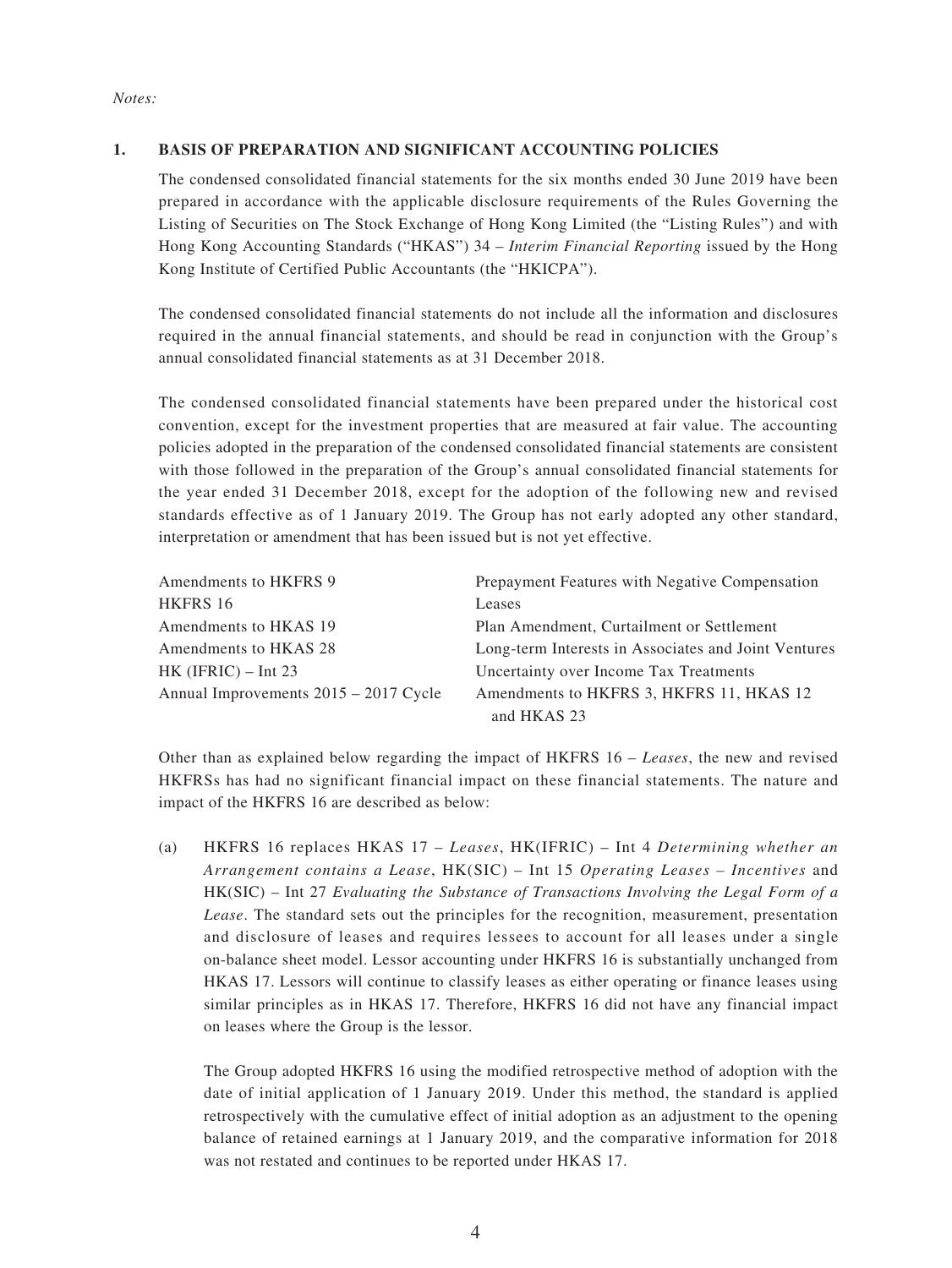#### **New definition of a lease**

Under HKFRS 16, a contract is, or contains a lease if the contract conveys a right to control the use of an identified asset for a period of time in exchange for consideration. Control is conveyed where the customer has both the right to obtain substantially all of the economic benefits from use of the identified asset and the right to direct the use of the identified asset. The Group elected to use the transition practical expedient allowing the standard to be applied only to contracts that were previously identified as leases applying HKAS 17 and HK(IFRIC) – Int 4 at the date of initial application. Contracts that were not identified as leases under HKAS 17 and HK(IFRIC) – Int 4 were not reassessed. Therefore, the definition of a lease under HKFRS 16 has been applied only to contracts entered into or changed on or after 1 January 2019.

At inception or on reassessment of a contract that contains a lease component, the Group allocates the consideration in the contract to each lease and non-lease component on the basis of their standard-alone prices. A practical expedient is available to a lessee, which the Group has adopted, not to separate non-lease components and to account for the lease and the associated non-lease components (e.g., property management services for leases of properties) as a single lease component.

#### **As a lessee – Leases previously classified as operating leases**

#### *Nature of the effect of adoption of HKFRS 16*

The Group has lease contracts for property. As a lessee, the Group previously classified leases as either finance leases or operating leases based on the assessment of whether the lease transferred substantially all the rewards and risks of ownership of assets to the Group. Under HKFRS 16, the Group applies a single approach to recognise and measure right-of-use assets and lease liabilities for all leases, except for two elective exemptions for leases of low value assets (elected on a lease by lease basis) and short-term leases (elected by class of underlying asset). The Group has elected not to recognise right-of-use assets and lease liabilities for (i) leases of low-value assets (e.g., laptop computers and telephones); and (ii) leases, that at the commencement date, have a lease term of 12 months or less. Instead, the Group recognises the lease payments associated with those leases as an expense on a straight-line basis over the lease term.

#### *Impacts on transition*

Lease liabilities at 1 January 2019 were recognised based on the present value of the remaining lease payments, discounted using the incremental borrowing rate at 1 January 2019 and included in interest-bearing bank and other borrowings.

The right-of-use assets were measured at the amount of the lease liability, adjusted by the amount of any prepaid or accrued lease payments relating to the lease recognised in the statement of financial position immediately before 1 January 2019. All these assets were assessed for any impairment based on HKAS 36 on that date. The Group elected to present the right-of-use assets separately in the statement of financial position.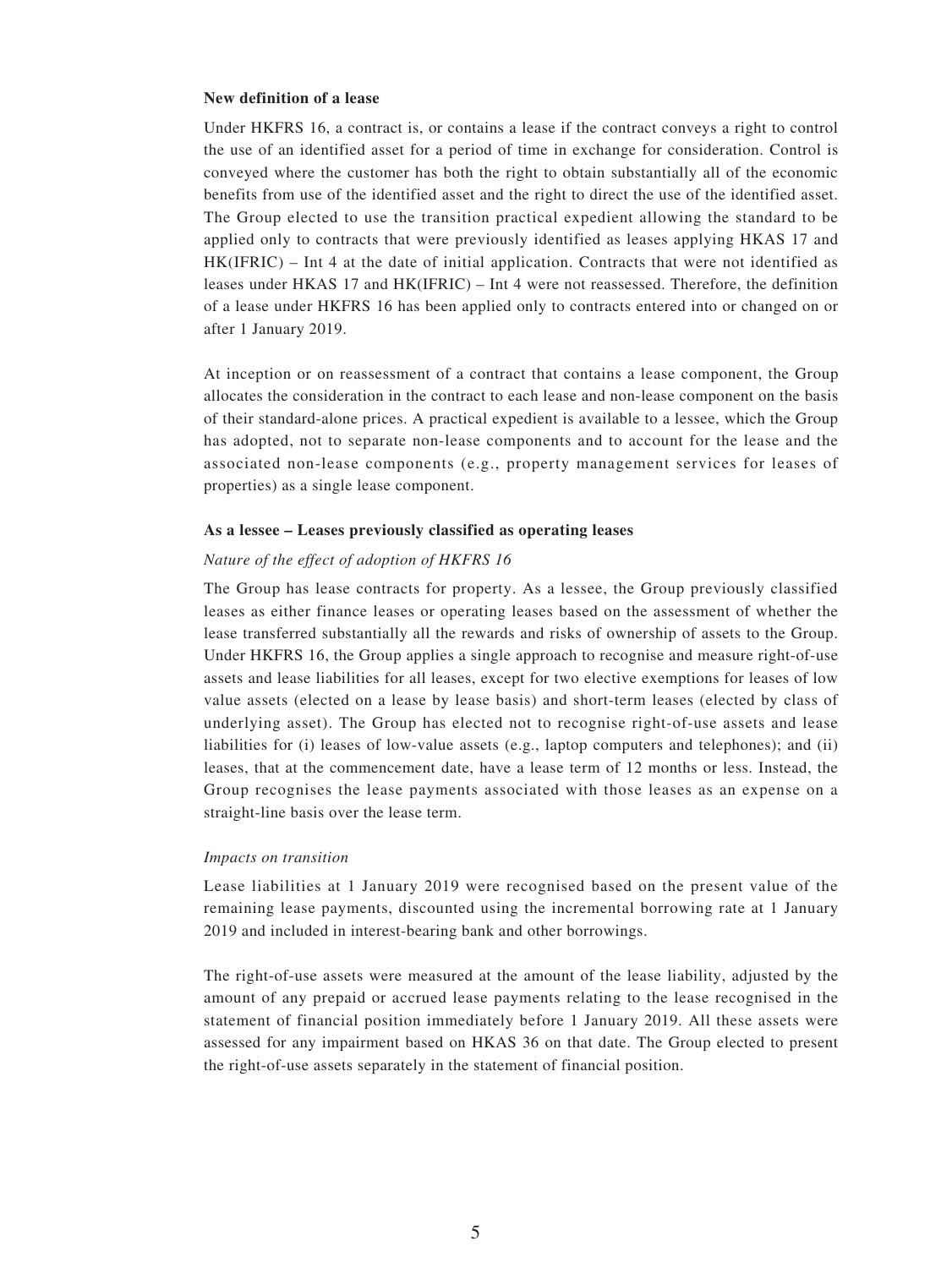For the leasehold land and buildings (that were held to earn rental income and/or for capital appreciation) previously included in investment properties and measured at fair value, the Group has continued to include them as investment properties at 1 January 2019. They continue to be measured at fair value applying HKAS 40.

The Group has used the following elective practical expedients when applying HKFRS 16 at 1 January 2019:

- Applied the short-term lease exemptions to leases with a lease term that ends within 12 months from the date of initial application
- Used hindsight in determining the lease term where the contract contains options to extend/terminate the lease

The impacts arising from the adoption of HKFRS 16 as at 1 January 2019 are as follows:

|                                                        | Increase/   |
|--------------------------------------------------------|-------------|
|                                                        | (decrease)  |
|                                                        | HK\$'000    |
|                                                        | (Unaudited) |
| <b>Assets</b>                                          |             |
| Increase in right-of-use assets                        | 3,290       |
| Increase in total assets                               | 3,290       |
| <b>Liabilities</b>                                     |             |
| Increase in interest-bearing bank and other borrowings | 3,162       |
| Increase in total liabilities                          | 3,162       |
| Increase in retained earnings                          | 128         |

The lease liabilities as at 1 January 2019 reconciled to the operating lease commitments as at 31 December 2018 is as follows:

|                                                                  | <i>HK\$'000</i> |
|------------------------------------------------------------------|-----------------|
|                                                                  | (Unaudited)     |
| Operating lease commitments as at 31 December 2018               | 3,587           |
| Weighted average incremental borrowing rate as at 1 January 2019 | 5.88%           |
| Lease liabilities/discounted operating lease commitments         |                 |
| as at 1 January 2019                                             | 3.162           |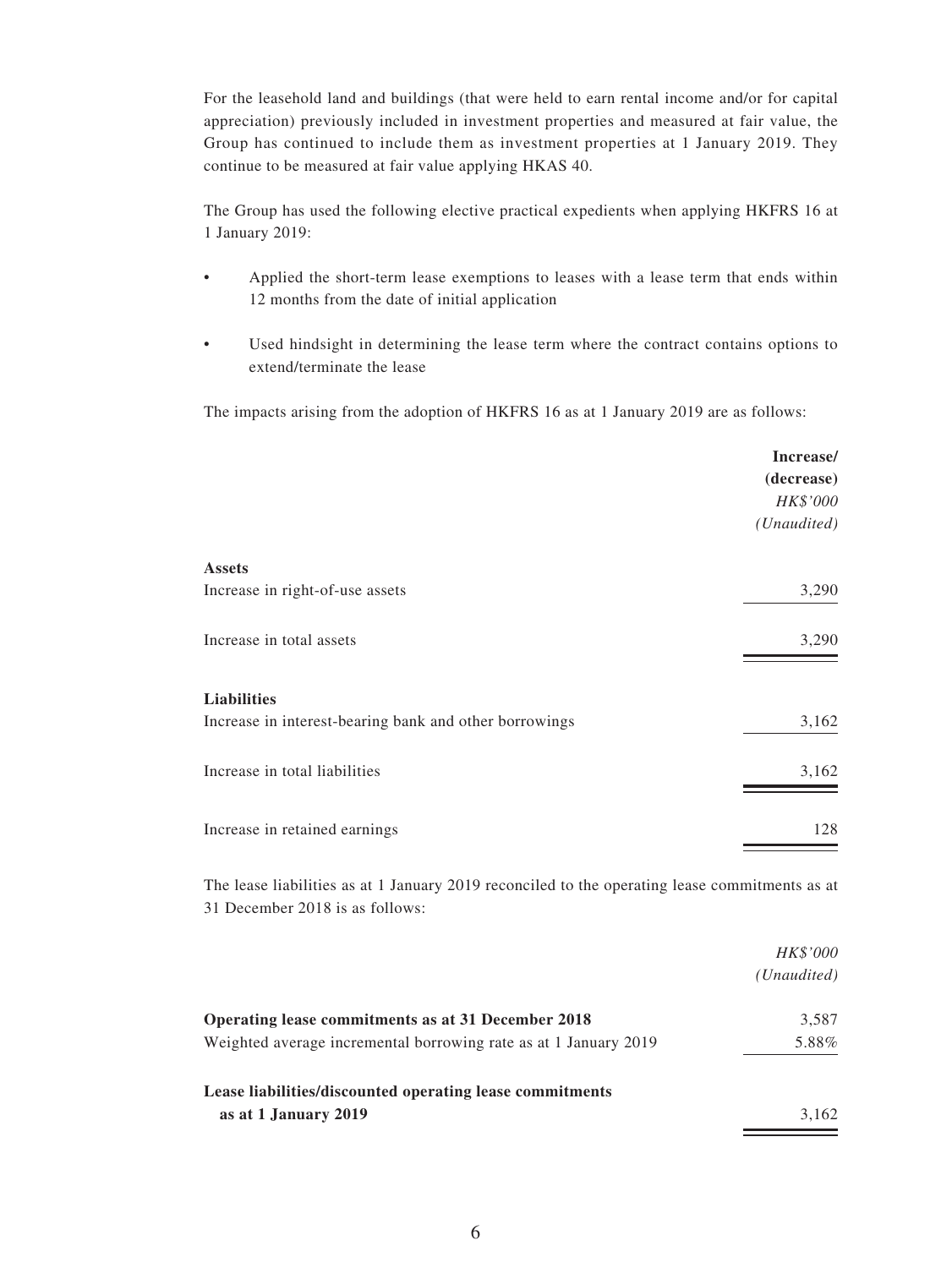#### **Summary of new accounting policies**

The accounting policy for leases as disclosed in the annual financial statements for the year ended 31 December 2018 is replaced with the following new accounting policies upon adoption of HKFRS 16 from 1 January 2019:

#### *Right-of-use assets*

Right-of-use assets are recognised at the commencement date of the lease. Right-of-use assets are measured at cost, less any accumulated depreciation and any impairment losses, and adjusted for any remeasurement of lease liabilities. The cost of right-of-use assets includes the amount of lease liabilities recognised, initial direct costs incurred, and lease payments made at or before the commencement date less any lease incentives received. Unless the Group is reasonably certain to obtain ownership of the leased asset at the end of the lease term, the recognised right-of-use assets are depreciated on a straight-line basis over the shorter of the estimated useful life and the lease term. When a right-of-use asset meets the definition of investment property, it is included in investment properties. The corresponding right-of-use asset is initially measured at cost, and subsequently measured at fair value, in accordance with the Group's policy for 'investment properties'.

#### *Lease liabilities*

Lease liabilities are recognised at the commencement date of the lease at the present value of lease payments to be made over the lease term. The lease payments include fixed payments (including in-substance fixed payments) less any lease incentives receivable, variable lease payments that depend on an index or a rate, and amounts expected to be paid under residual value guarantees. The lease payments also include the exercise price of a purchase option reasonably certain to be exercised by the Group and payments of penalties for termination of a lease, if the lease term reflects the Group exercising the option to terminate. The variable lease payments that do not depend on an index or a rate are recognised as an expense in the period in which the event or condition that triggers the payment occurs.

In calculating the present value of lease payments, the Group uses the incremental borrowing rate at the lease commencement date if the interest rate implicit in the lease is not readily determinable. After the commencement date, the amount of lease liabilities is increased to reflect the accretion of interest and reduced for the lease payments made. In addition, the carrying amount of lease liabilities is remeasured if there is a modification, a change in future lease payments arising from change in an index or rate, a change in the lease term, a change in the in-substance fixed lease payments or a change in assessment to purchase the underlying asset.

#### **Significant judgement in determining the lease term of contracts with renewal options**

The Group determines the lease term as the non-cancellable term of the lease, together with any periods covered by an option to extend the lease if it is reasonably certain to be exercised, or any periods covered by an option to terminate the lease, if it is reasonably certain not to be exercised.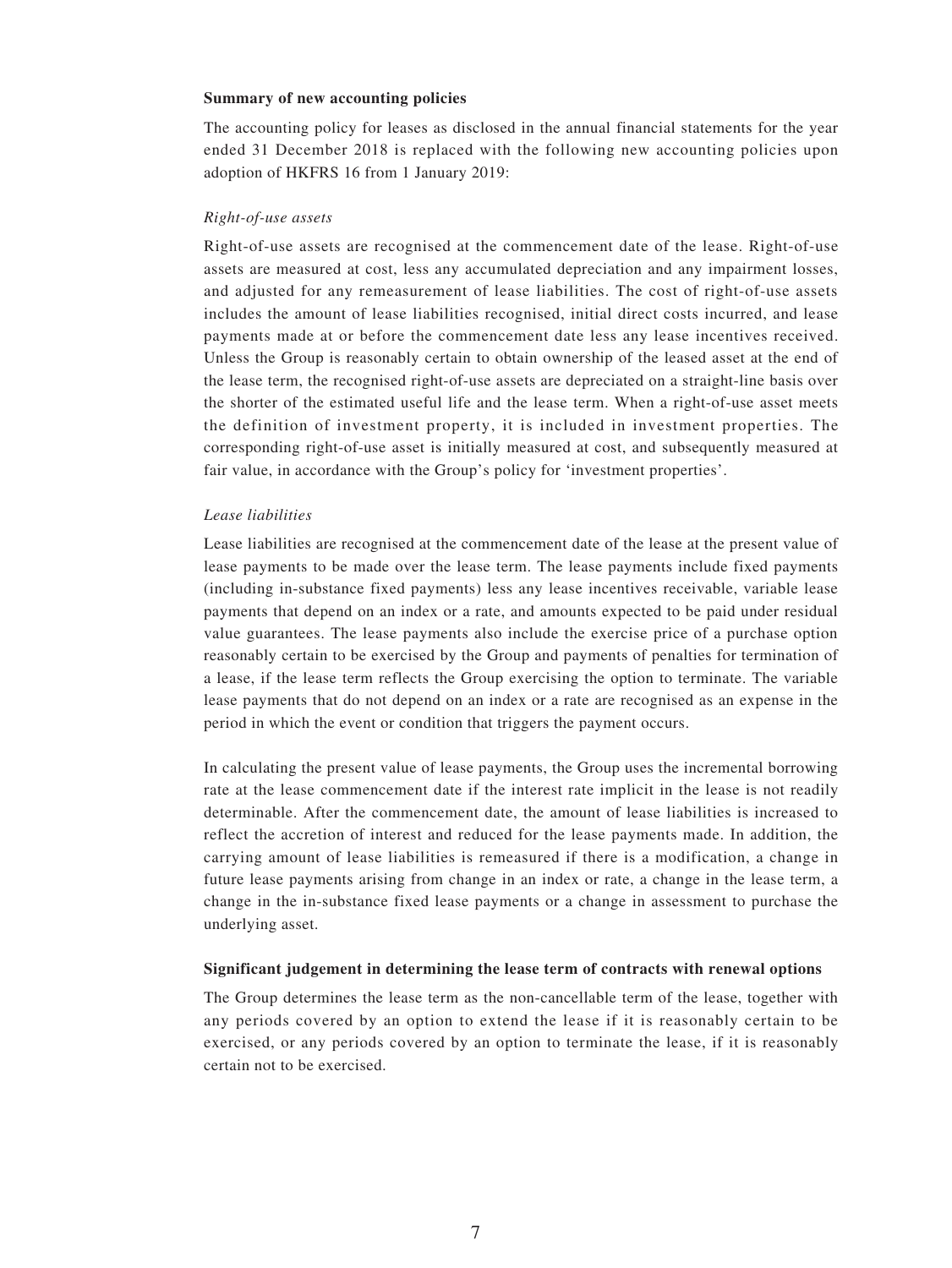The Group applies judgement in evaluating whether it is reasonably certain to exercise the option to renew. It considers all relevant factors that create an economic incentive for it to exercise the renewal. After the lease commencement date, the Group reassesses the lease term if there is a significant event or change in circumstances that is within the control of the Group and affects its ability to exercise the option to renew.

Amounts recognised in the interim condensed consolidated statement of financial position and profit or loss.

The carrying amounts of the Group's right-of-use assets and lease liabilities (included within "interest-bearing bank and other borrowings"), and the movement during the period are as follow:

|                      | <b>Land and</b><br>buildings<br>included in |                    |
|----------------------|---------------------------------------------|--------------------|
|                      | Right-of-use                                | Lease              |
|                      | asset                                       | <b>liabilities</b> |
|                      | HK\$'000                                    | HK\$'000           |
| As at 1 January 2019 | 3,290                                       | 3,162              |
| Depreciation charge  | (1,039)                                     |                    |
| Interest expense     |                                             | 81                 |
| Payments             |                                             | (1,104)            |
| As at 30 June 2019   | 2,251                                       | 2,139              |

The Group recognised rental expenses for short-term leases of HK\$109,000 for the six months ended 30 June 2019.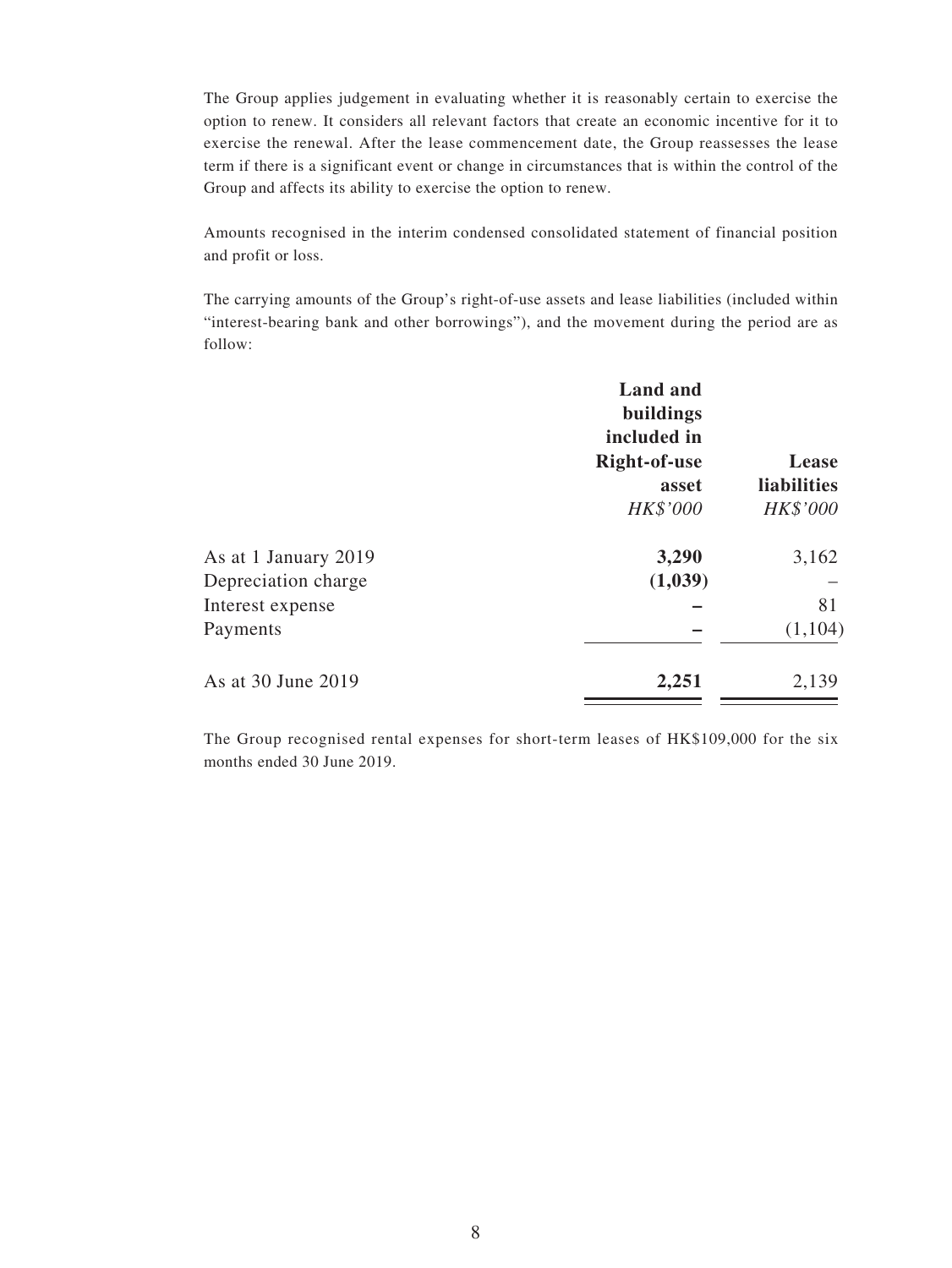#### **2. OPERATING SEGMENT INFORMATION**

For management purposes, the Group is organised into business units based on their services and two reportable operating segments as follows:

- (a) the property investment segment, which invests in properties located in Mainland of the People's Republic of China ("Mainland China") for generating potential income from letting; and
- (b) the corporate and other segment, which provides management services to group companies.

The accounting policies of the operating segments are the same as those described in the Group's financial statements for the year ended 31 December 2018.

No geographical segment information is presented as over 90% of the Group's revenue is derived from customers based in Mainland China.

The following table presents revenue and results information for the Group's operating segments:

# **Property investment Corporate and others Total 2019** 2018 **2019** 2018 **2019** 2018 *(Unaudited) (Unaudited) (Unaudited) (Unaudited) (Unaudited) (Unaudited) HK\$'000 HK\$'000 HK\$'000 HK\$'000 HK\$'000 HK\$'000* **Segment revenue:** Sales to external customers **26,766** 24,047 **–** – **26,766** 24,047 Segment results **19,765** 17,475 **(7,385)** (7,558) **12,380** 9,917 Other income **218** 219 Finance costs **(3,128)** (3,500) Profit before tax **9,470** 6,636 Income tax expense **(4,204)** (3,521) Profit the period **5,266** 3,115

#### **For the six months ended 30 June**

#### **Information about major customers**

For the six months ended 30 June 2019 (the "Period"), aggregate revenue from four customers (2018: four) with each of whom transactions had exceeded 10% of the Group's total revenue amounted to approximately HK\$26,766,000 (2018: HK\$24,047,000).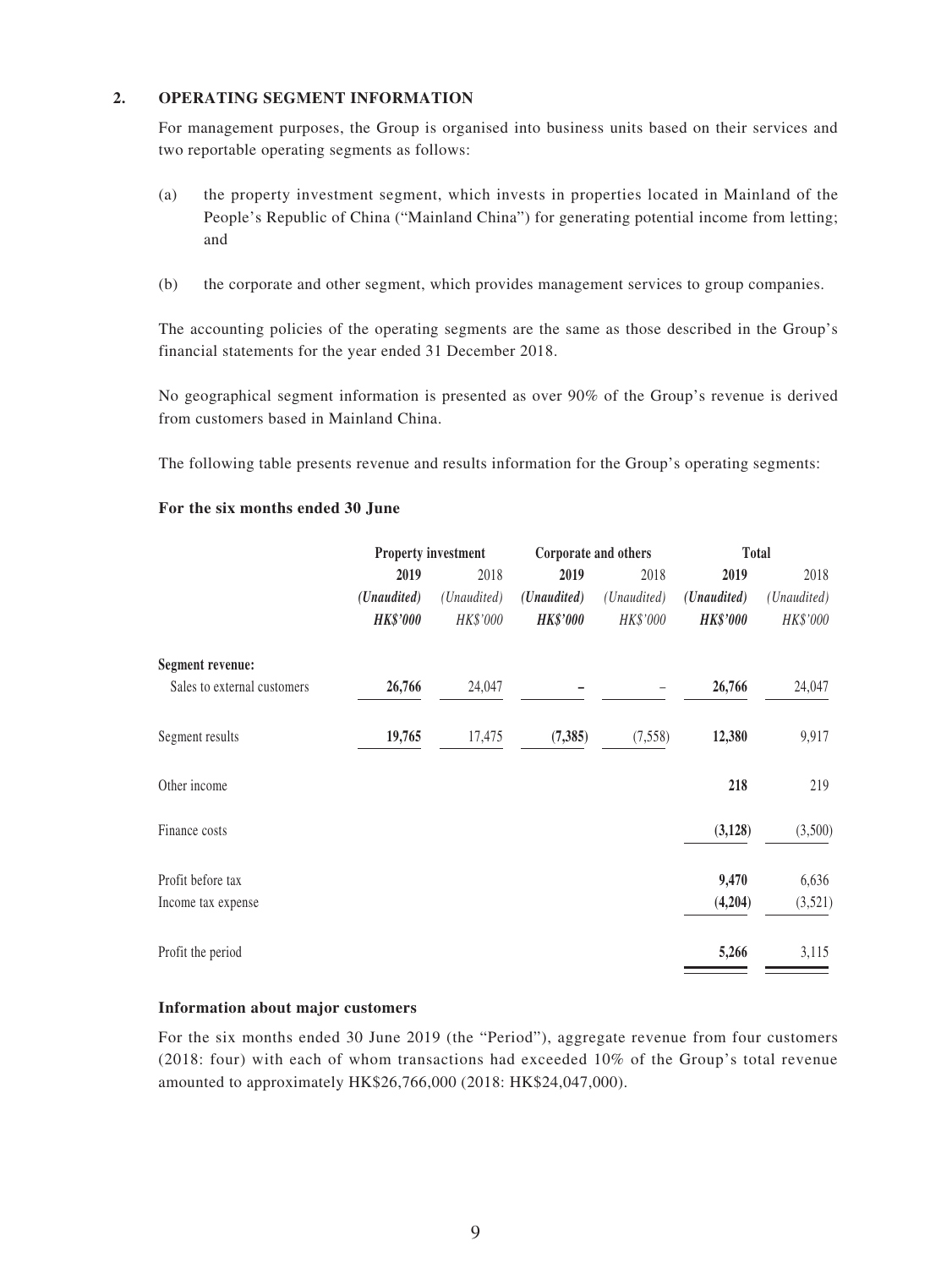#### **3. FINANCE COSTS**

|                      | For the six months   |                      |  |
|----------------------|----------------------|----------------------|--|
|                      | ended 30 June        |                      |  |
|                      | 2019                 |                      |  |
|                      | ( <i>Unaudited</i> ) | ( <i>Unaudited</i> ) |  |
|                      | <b>HK\$'000</b>      | HK\$'000             |  |
| Interest on:         |                      |                      |  |
| Bank loans           | 170                  | 422                  |  |
| Lease liabilities    | 81                   |                      |  |
| Loan from a director | 2,877                | 3,078                |  |
|                      | 3,128                | 3,500                |  |

### **4. PROFIT BEFORE TAX**

The Group's profit before tax is arrived at after charging/(crediting):

|                                               | For the six months<br>ended 30 June |             |
|-----------------------------------------------|-------------------------------------|-------------|
|                                               | 2019                                | 2018        |
|                                               | ( <i>Unaudited</i> )                | (Unaudited) |
|                                               | <b>HK\$'000</b>                     | HK\$'000    |
| Depreciation of property, plant and equipment | <b>130</b>                          | 139         |
| Depreciation of right-of-use assets           | 1,039                               |             |
| Interest income                               | (123)                               | (117)       |
| Income from letting of investment properties  | (26, 766)                           | (24, 047)   |

#### **5. INCOME TAX EXPENSE**

|                       | For the six months   |                      |  |
|-----------------------|----------------------|----------------------|--|
|                       | ended 30 June        |                      |  |
|                       | 2019                 | 2018                 |  |
|                       | ( <i>Unaudited</i> ) | ( <i>Unaudited</i> ) |  |
|                       | <b>HK\$'000</b>      | HK\$'000             |  |
| Current-elsewhere     |                      |                      |  |
| Charge for the period | 3,395                | 3,521                |  |
| Deferred              | 809                  |                      |  |
|                       | 4,204                | 3,521                |  |
|                       |                      |                      |  |

No provision for Hong Kong profits tax had been made as the Group did not generate any taxable profits in Hong Kong during the Period (2018: Nil).

Taxes on profits assessable elsewhere have been calculated at the rates of tax prevailing in the countries in which the Group operates, based on existing legislation, interpretations and practices in respect thereof. The subsidiaries established in Mainland China are subject to income taxes at the rate of 25% (2018: 25%).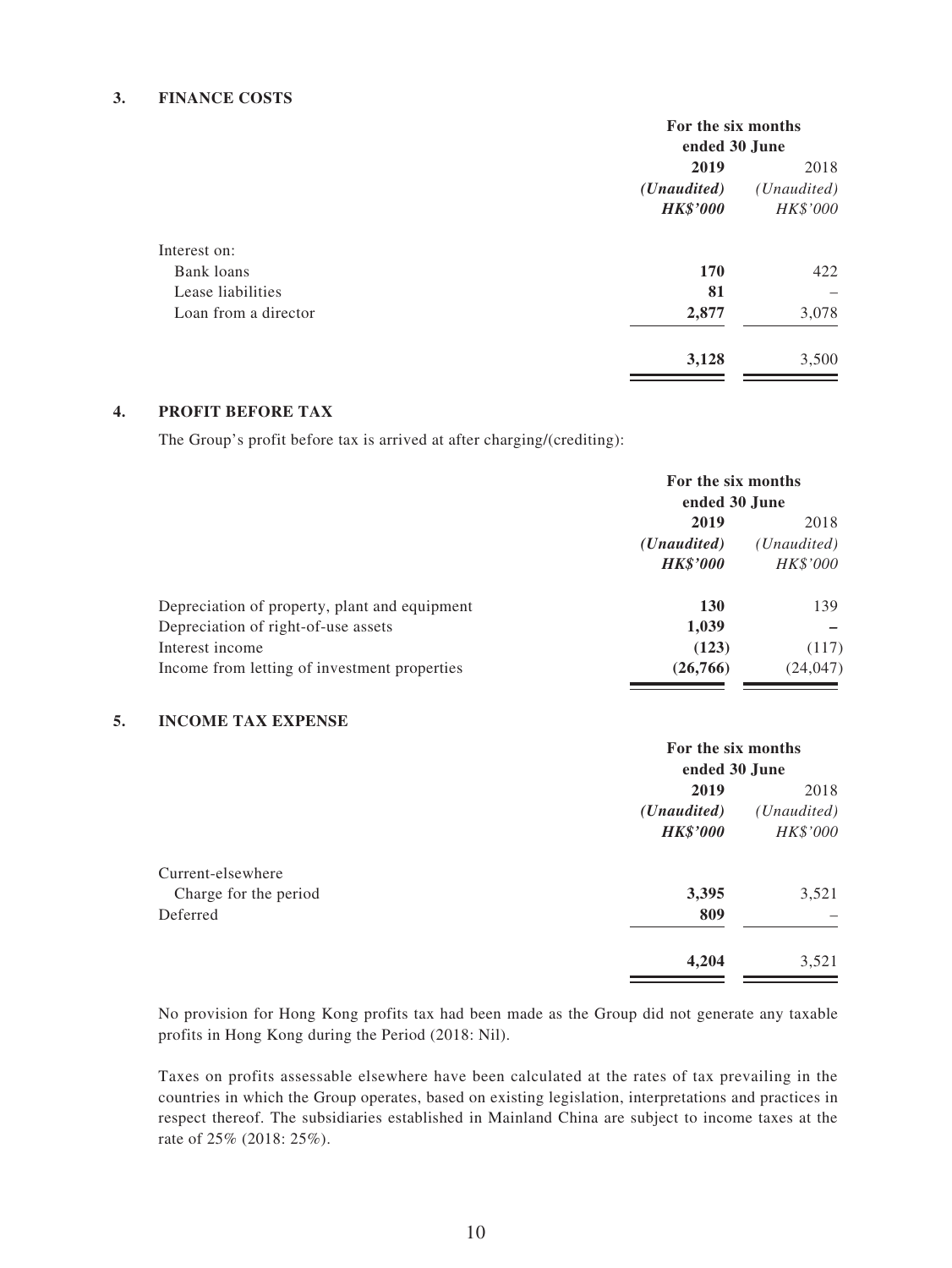#### **6. INTERIM DIVIDEND**

The Directors do not recommend the payment of an interim dividend for the Period (2018: Nil).

#### **7. PROFIT/(LOSS) PER SHARE ATTRIBUTABLE TO ORDINARY EQUITY HOLDERS OF THE COMPANY**

The calculation of basic profit/(loss) per share for the Period is based on the profit attributable to ordinary equity holders of the Company of HK\$525,000 (2018: loss of HK\$1,172,000) and the weighted average number of 605,616,520 (2018: 605,616,520) ordinary shares in issue during the Period.

During the six months ended 30 June 2019 and 2018, the Group had no potentially dilutive ordinary shares in issue.

#### **8. TRADE RECEIVABLES**

An ageing analysis of the Group's trade receivables at the end of the reporting period is as follows:

|                    | 30 June 2019<br>( <i>Unaudited</i> ) |            | 31 December 2018<br>(Audited) |      |
|--------------------|--------------------------------------|------------|-------------------------------|------|
|                    | <b>HK\$'000</b>                      | $\%$       | HK\$'000                      | $\%$ |
| Within 6 months    | 17,509                               | 88         | 9,433                         | 100  |
| More than 6 months | 2,280                                | 12         |                               |      |
|                    | 19,789                               | <b>100</b> | 9,433                         | 100  |

The Group generally grants a credit term of 3 months to 12 months to its customers.

The ageing of the Group's trade receivables is based on the date of recognition of revenue. The Group does not hold any collateral or other credit enhancements over its trade receivable balances. Trade receivables are non-interest-bearing.

### **9. TRADE PAYABLES**

An ageing analysis of the Group's trade payables at the end of the reporting period is as follows:

|                  | 30 June 2019<br>( <i>Unaudited</i> ) |            | 31 December 2018<br>(Audited) |      |
|------------------|--------------------------------------|------------|-------------------------------|------|
|                  |                                      |            |                               |      |
|                  | <b>HK\$'000</b>                      | $\%$       | HK\$'000                      | $\%$ |
| More than 1 year | 1,991                                | <b>100</b> | 2,008                         | 100  |

The ageing of the Group's trade payables is based on the dates of the goods received or services rendered. The trade payables are non-interest-bearing.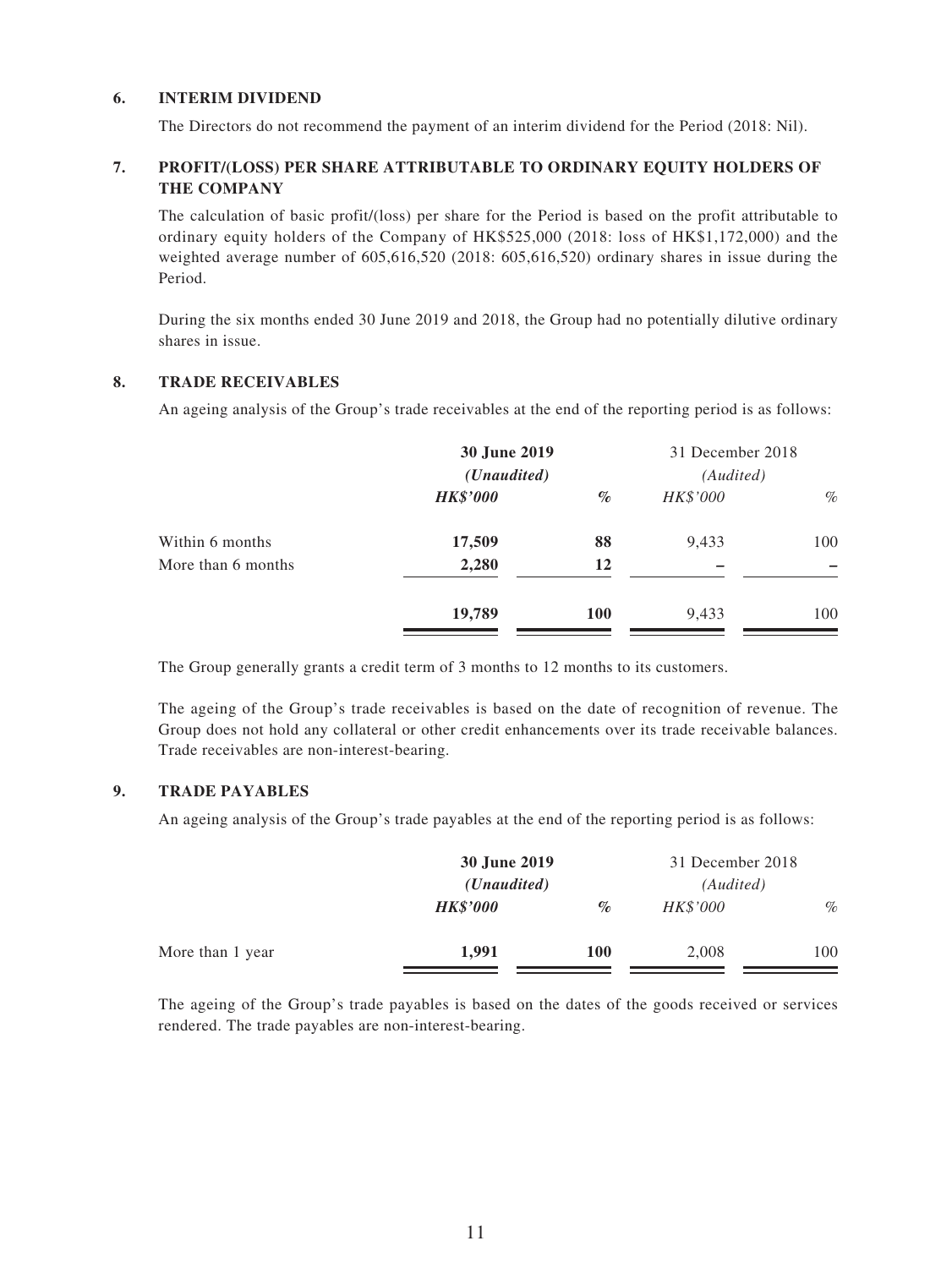# **REVIEW OF RESULTS**

The Group's consolidated turnover for the Period was HK\$26,766,000, representing an increases of approximately 11% compared with the turnover for the same period last year (30 June 2018: HK\$24,047,000). The Group's profit for the Period was HK\$5,266,000 (30 June 2018: HK\$3,115,000). The Group's profit attributable to equity shareholders was HK\$525,000 for the Period (30 June 2018: loss of HK\$1,172,000).

### **BUSINESS REVIEW**

The Company is an investment holding company. The subsidiaries within the Group are principally engaged in property development, investment and management businesses in Mainland China and have two property interests, one in Chongqing (重慶市) and the other in Guangzhou (廣州市).

Guang Yu Square (港渝廣場), a 15-storey commercial building, is situated at the most prime commercial area at Chaotianmen (朝天門), Yuzhong District (渝中區), Chongqing (重慶市). Chaotianmen is one of the major clothing wholesale points in Chongqing while Guang Yu Square is the most popular men's clothing and footwear wholesale centre in the region. In recent years, most wholesale outlets in Guang Yu Square welcomed walk-in shoppers and extended their business hours till early evening. Most commercial premises in Guang Yu Square owned by the Group are fully let.

The property interest in Guangzhou (廣州市) is situated at the most prime commercial area in Yuexiu District (越秀區), Guangzhou. It is comprised of three contiguous land parcels located at the east of Jiefang Road South (解放南路), to the south of Daxin Road (大新路), to the north of Yede Road (一德路) and to the west of Xieen Road (謝恩里), Yuexiu District and is wholly owned by Guangzhou Zheng Da Real Estate Development Company Limited (廣州市正大房地產開發有限公司) ("Guangzhou Zheng Da") which in turn Zheng Da Real Estate Development Co. Ltd. ("HK Zheng Da"), a private company incorporated in Hong Kong, has 100% interest.

Guangzhou Zheng Da was set up as a Sino-foreign joint venture by HK Zheng Da as the foreign partner and 越秀房地產開發經營公司 ("越秀國企"), a state-owned enterprise, as the Sino partner in Guangzhou in December 1993. Since its formation, 越秀國企 has not provided any capital or management support to Guangzhou Zheng Da to a material extent. Pursuant to the terms of the Enforcement Rules of the Joint Venture Agreement (合作合同實施細則) (the "Enforcement Rules") executed in 1994, 越秀國企 agreed to surrender its entire interest in Guangzhou Zheng Da except those benefits specified in the Enforcement Rules and therefore HK Zheng Da assumed 100% interest in Guangzhou Zheng Da.

The Group acquired a 25% indirect interest in HK Zheng Da in December 2007 while the remaining 75% interest to be completed by the Group not later than 30 June 2020 at an aggregate consideration of RMB1,361,100,000 (approximately HK\$1,551,654,000 as at 30 June 2019). Details of the intended acquisition, including terms and conditions, consideration and settlement mechanism, and their amendments thereafter were disclosed in the Company's circular dated 26 November 2007 and the Company's subsequent announcements, latest of which dated 18 June 2019 (primarily refers to the deferment of the long stop date for completion of the acquisition from 30 June 2019 to 30 June 2020).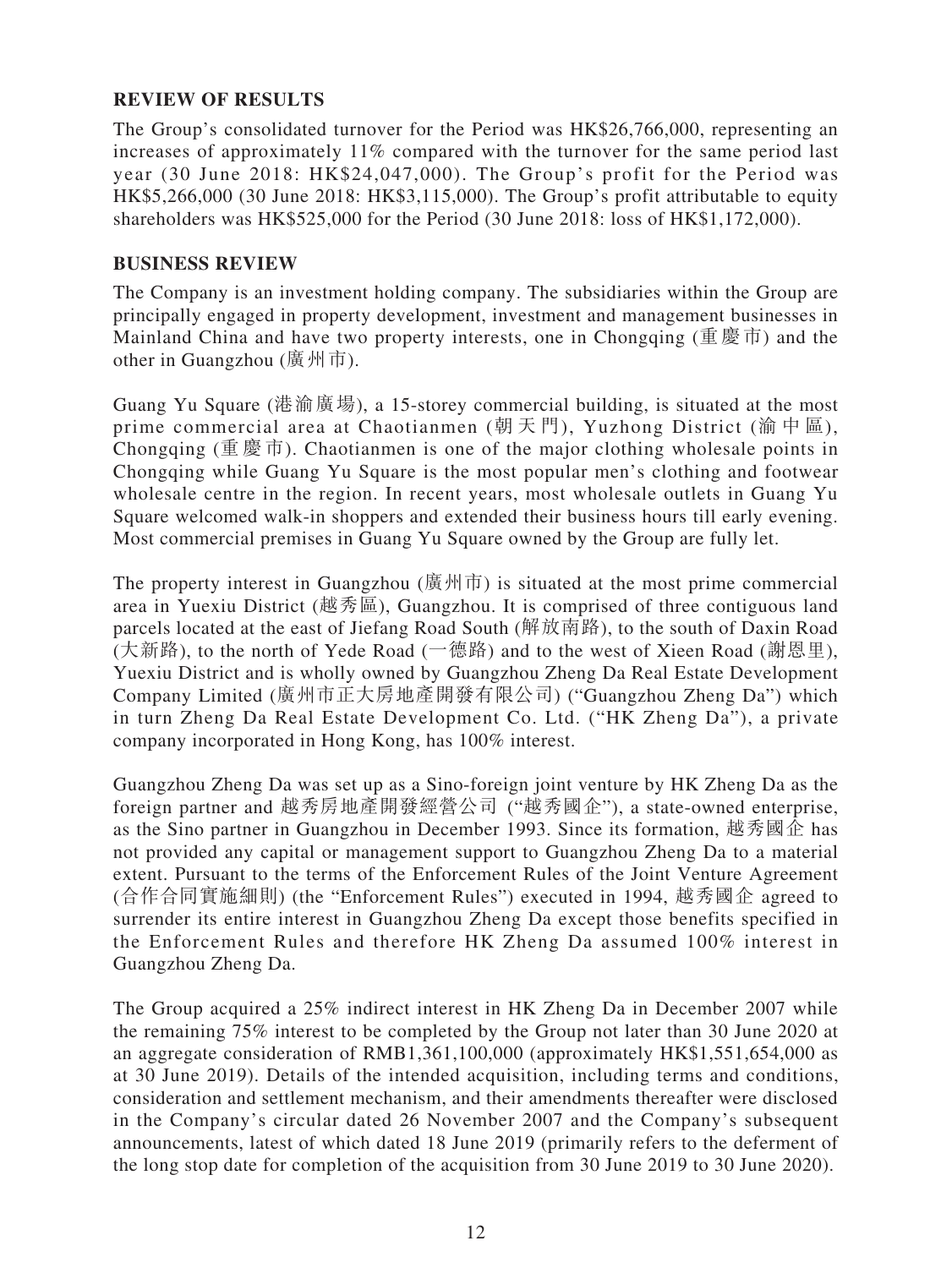The development project was initially planned to be completed within a period of 15 years but its progress was interrupted by the modifications of municipal planning in the region by the Yiuxiu District People's Government (越秀區人民政府) from time to time in the past years. Pursuant to the terms of the relevant joint venture agreement, the joint venture period of Guangzhou Zheng Da is from 31 December 1993 to 31 December 2008 and can be further extended at the request of either foreign or sino partner upon maturity. In December 2008, both Guangzhou Zheng Da and its foreign partner, HK Zheng Da, agreed to extend the joint venture period by 15 years with effect from 1 January 2009 in accordance with the provisions of the articles of Guangzhou Zheng Da but 越秀國企, its sino partner, had become dormant a couple of years ago and therefore its consent could not be obtained. Contemporaneously, it appeared that another enterprise namely 越秀房 地產開發經營有限公司 ("越房私企"), a privately owned enterprise which acquired certain assets (but interest in Guangzhou Zheng Da not included) from 越秀國企 some years ago, claimed that it had taken up certain interest in Guangzhou Zheng Da from 越 秀國企, but that was not the case. As such, In late December 2008, Guangzhou Zheng Da, served a writ against 越房私企 at the Guangdong Provincial Guangzhou Municipal Yuexiu District People's Court (廣東省廣州市越秀區人民法院) (the "Yuexiu Court") demanding for the confirmation of disqualification of 越房私企 from the sino partnership (if any) of the subject joint venture.

The relevant judgment was granted in July 2009 with rulings endorsing the request made by Guangzhou Zheng Da, 越房私企 then filed an appeal petition (the "Appeal") at the Guangdong Provincial Guangzhou Municipal Intermediate People's Court (廣東省廣州 市中級人民法院) (the "Guangzhou Court") in August 2009. An hearing was made in October 2009 and no further hearings had been made since then. Both Guangzhou Zheng Da and HK Zheng Da have not yet received a valid judgement in writing issued by the Guangzhou Court in accordance with the relevant PRC laws and due judicial procedures. Since then, both Guangzhou Zheng Da and HK Zheng Da had dialogues with the relevant court officials from time to time and are looking forward to receiving a formal and legally valid verdict, notice or directive in relation to the Appeal to be granted by the Guangzhou Court or its higher court in accordance with the relevant PRC laws and due judicial procedures, but no such verdict or directive in proper manner was received up to the date of this announcement. Taking into account the rulings granted by the Yuexiu Court in July 2009, the facts and legal grounds substantiated at the first hearing of the Appeal, and the opinion given by the PRC legal counsels and advisors, the Group remains optimistic in obtaining a favourable judgement in the Appeal. Details of the developments of the Appeal were disclosed in the Company's annual report for the year ended 31 December 2018.

Pending for re-developing into a commercial complex, the development site was previously comprised of a 2-storey non-permanent commercial podium and a car park for loading and offloading inventory but its operation ceased in August 2019. With a history of over one century for footwear wholesale business in the area surrounding the development site, the commercial podium was once the most popular footwear boutique showcase and wholesale centre in Guangzhou.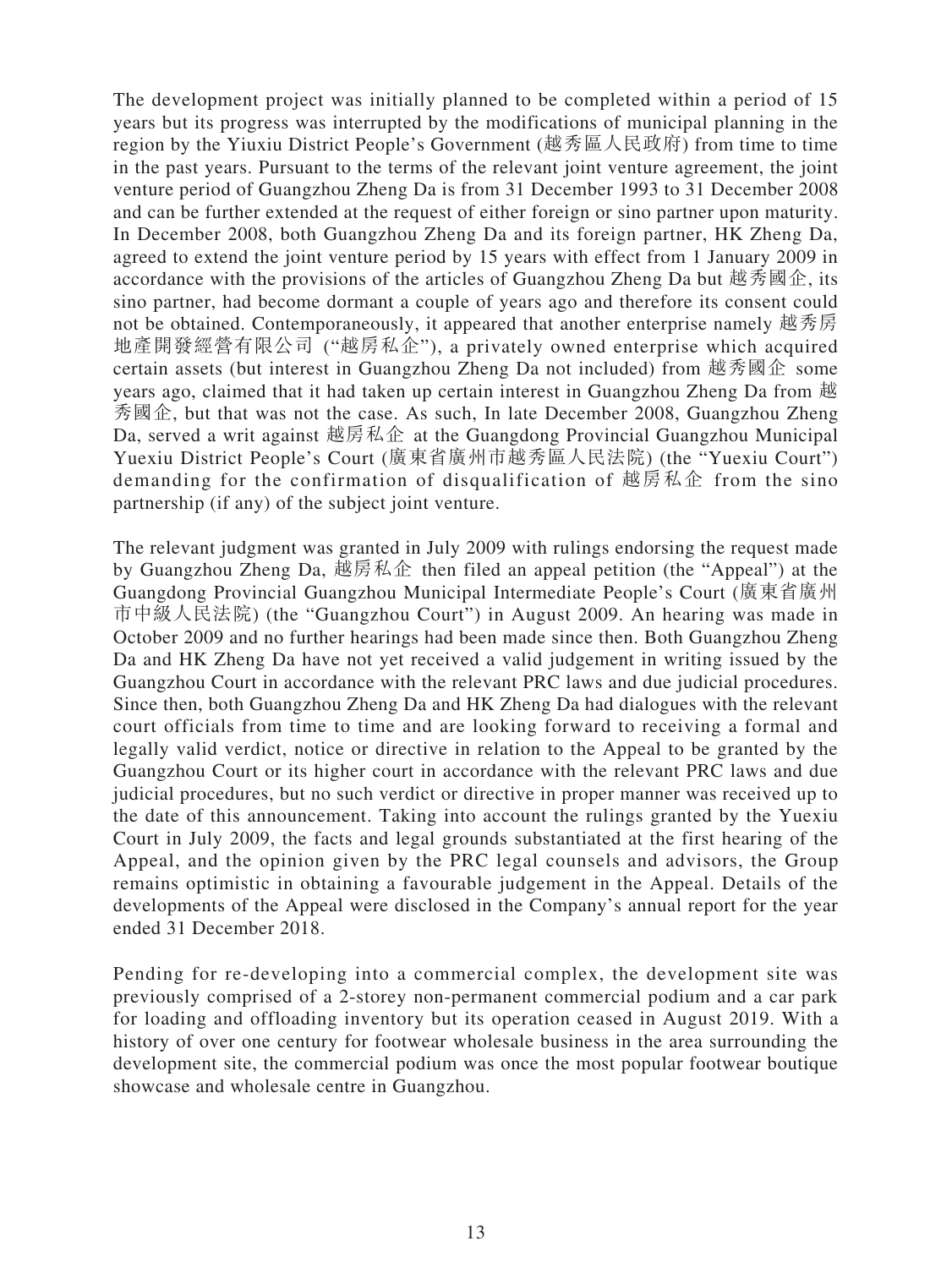Following the closure of the wholesale business at the site, the non-permanent commercial podium will be demolished for re-development. It is planned that the development site will be developed into a versatile grade A commercial building complex with wholesale and exhibition hall facilities and with an objective to be the landmark of the Yuexiu District. It is the present intention of the Group that the new commercial building complex, if completed, will be held for earning rentals and capital appreciation purposes. The Directors expect that the re-development will take about four years and the construction costs will be primarily financed by new investors or business partners and borrowings.

Notwithstanding the property interest in Guangzhou will cease to contribute material revenue to the Group in the coming four years, the Directors expect that the Group's profit before tax will not be materially affected because the subject asset will remain as an investment property under Hong Kong Accounting Standard 40 – *Investment Property* and be measured at fair value with changes in fair value recognised in the Group's consolidated income statement every financial year thereafter.

### **FINANCIAL REVIEW**

# **Liquidity and financial resources**

The Group generally financed its businesses with internally generated cash flows and banking facilities during the Period. Cash and bank balances of the Group as at 30 June 2019 amounted to HK\$82,400,000 (31 December 2018: HK\$91,511,000). As at 30 June 2019 and 31 December 2018, there were no pledged deposits.

As at 30 June 2019, the Group had outstanding borrowings of approximately HK\$78,742,000 (31 December 2018: HK\$80,714,000) comprising interest-bearing bank loans amounted to HK\$3,666,000 (31 December 2018: HK\$7,137,000), lease liability of HK\$2,139,000 (31 December 2018: nil) and a loan from a director amounted to HK\$72,937,000 (31 December 2018: HK\$73,577,000). The Group's interest-bearing bank loans were repayable within one year or on demand.

As at 30 June 2019, the secured bank loan of HK\$3,666,000 (31 December 2018: HK\$7,137,000) of the Group bore interest at floating interest rate, which was entirely denominated in Renminbi ("RMB").

The Group's gearing ratio as at 30 June 2019 was 0.02 (31 December 2018: 0.02), calculated based on the Group's interest-bearing bank and other borrowings and loan from a director of HK\$78,742,000 (31 December 2018: HK\$80,714,000) over total assets of HK\$4,462,186,000 (31 December 2018: HK\$4,495,261,000). The Group's gearing was maintained at a relatively low level during the Period.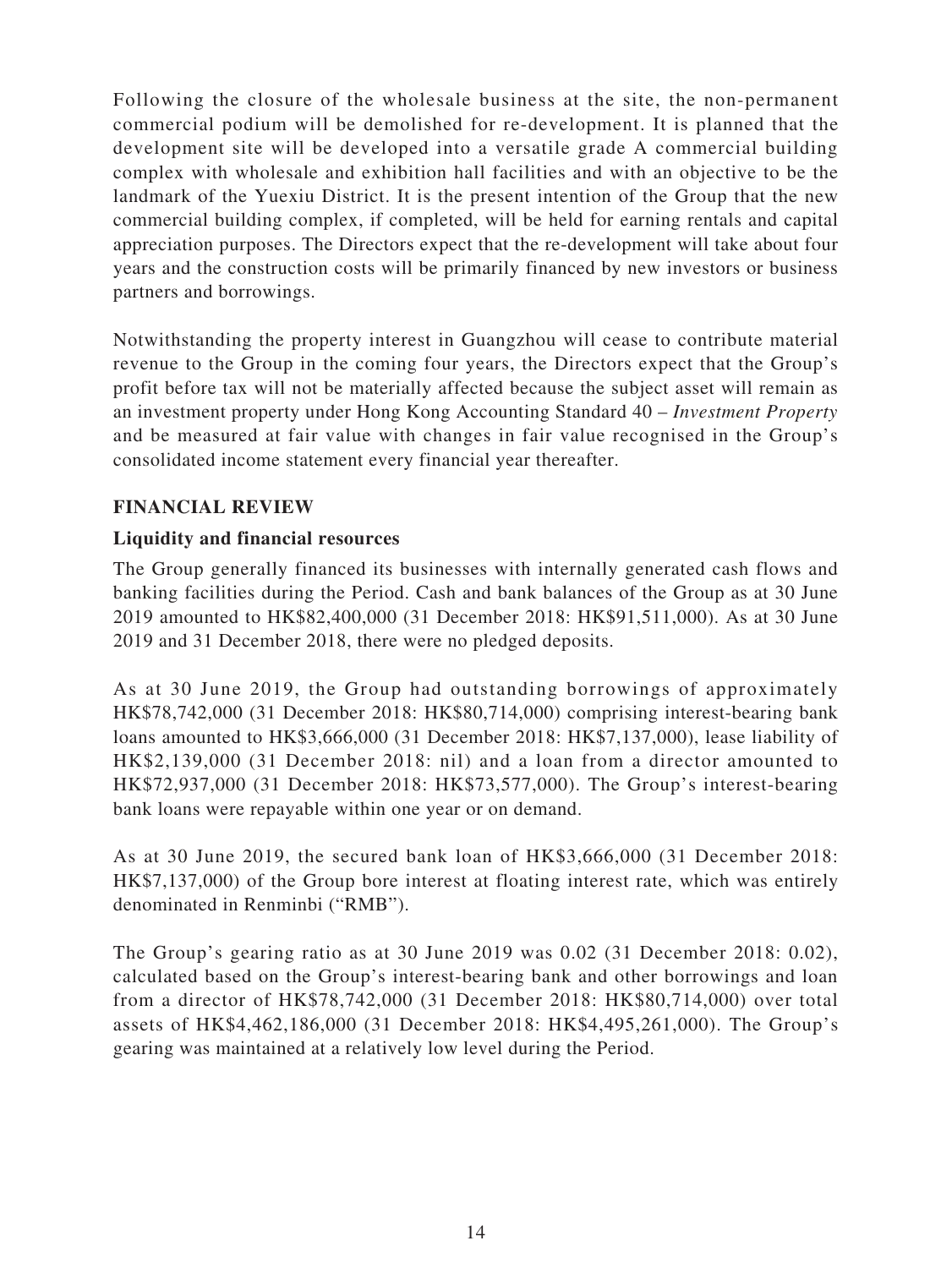# **Currency structure**

The Company's consolidated financial statements are presented in Hong Kong dollars notwithstanding the financial statements of all its operating subsidiaries are presented in Renminbi ("RMB"). Exchange exposure may arise when the revenue, expenses, non-monetary items, assets and liabilities of these operating subsidiaries booked in RMB are converted into Hong Kong dollars on consolidations at the Company's group account level. Given the exchange rates between RMB and Hong Kong dollars were relatively stable during the Period, the Group had limited exposure to foreign exchange fluctuations throughout the period.

### **Pledge of assets**

The Group had utilized bank loan facilities amounting to approximately HK\$3,666,000 (31 December 2018: HK\$7,137,000) as at 30 June 2019. Certain investment properties and trade receivables of the Group were pledged to secure banking facilities utilised by the Group and an independent third party. In addition, the Company and one of its substantial shareholders also granted guarantees to these banking facilities.

# **Contingent liabilities**

As at 30 June 2019, guarantees given for mortgage loans granted by banks to certain purchasers of the Group's properties amounted to HK\$139,000 (31 December 2018: HK\$139,000).

### **EMPLOYEES AND REMUNERATION POLICY**

The total staff cost for the Period was approximately HK\$4.4 million. The Group employed about 30 full time staff in Hong Kong, Chongqing and Guangzhou as at 30 June 2019. Employees are remunerated according to the nature of their job and market trend, with built-in merit components incorporated in the annual increment to reward and motivate individual performance. In Chongqing and Guangzhou, the Group provided staff welfare and bonuses to its employees in accordance with the prevailing labour law. In Hong Kong, other staff benefits included medical schemes, Mandatory Provident Fund Scheme and employee share option scheme.

# **OUTLOOK**

It is expected that the Sino-US trade talks will not draw to a fruitful consensus in the foreseeable future, and hence both the export and domestic economic growth in Mainland China are expected to remain stringent in latter half year. The market therefore perceives that the Chinese Central Government will further ease the money liquidity and launch new measures to boost up both the domestic consumption and investment sentiment. The Directors cautiously foresee that the benchmark interest rates in Mainland China will be further reduced marginally as well as Renminbi will remain soft in latter half year and this may help to reduce the Group's borrowing costs.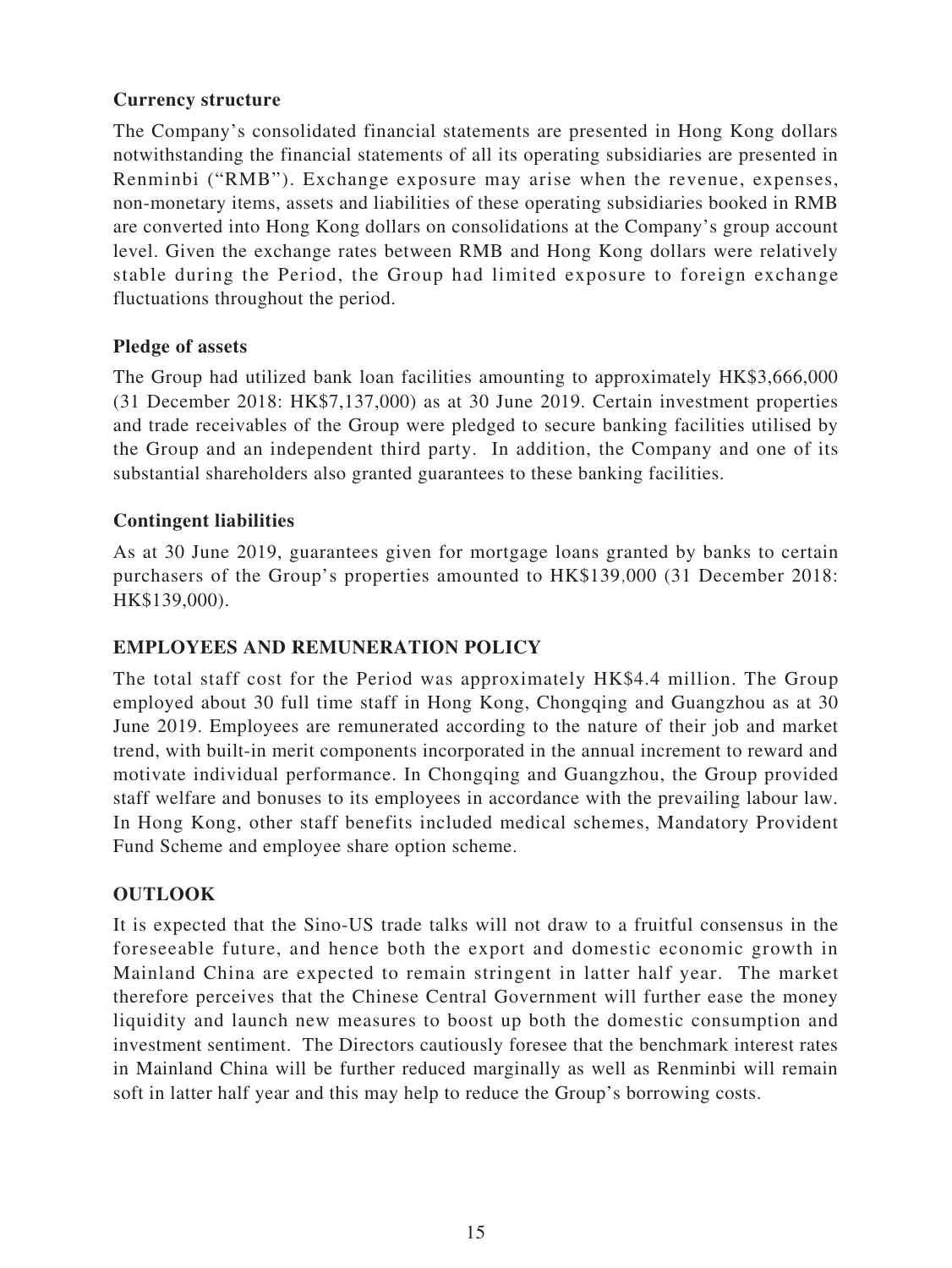The "Outline Development Plan for the Guangdong-Hong Kong-Macao Greater Bay Area" promulgated by the State Council of China in mid-February 2019 maps out the current and future co-operation and development of the Greater Bay Area for the period from now to 2022 in the immediate term and extending to 2035 in the long term. It is anticipated that both Guangzhou and Hong Kong will benefit and become world-class city cluster in coming years. The recent social unrest in Hong Kong will not impair the Directors' confidence in Hong Kong's future because it is generally believed that the uphold of the "One Country Two System" (捍衛一國兩制) is the best and only cornerstone (最佳及唯一基石) for safeguarding all stakeholders' interest in Hong Kong. The Directors love China and Hong Kong (愛國愛港) and support the Government to administer Hong Kong in accordance with the Basic Law (支持香港特區政府依法施政).

China will celebrate its 70th national day this year and the Directors bless China having a prosper and harmonious future (國運昌隆, 民安國泰). In order to support the Pan-Guangzhou Re-Development and Upgrade Programme of Aged Communities (廣州 市老城區改造提升工程) promulgated by the Guangzhou Municipal Government, the Group accelerates the re-development schedule of the Guangzhou project this summer and expect that the re-development layout plan (報建規劃方案) will be granted by the Yiuxiu Regional Government next year. Meantime, the Directors will keep on an optimistic approach in diversifying the Group's businesses to tap the opportunities and challenges in the Greater Bay Area and the Belt and Road Initiative.

With strong assets backing and extremely low gearing ratio for the Group's financial position, the Group may take these advantages to explore new business opportunities in 2019 and 2020. The Directors will also strengthen its management expertise and redeploy the Group's resources for meeting these new challenges.

Looking ahead, the Directors are optimistic and confident about the economic prosperity in China (including Hong Kong) as well as the Group's future prospects in the long run.

# **CODE ON CORPORATE GOVERNANCE PRACTICE**

In the opinion of the Directors, the Company complied with the Code on Corporate Governance Practice (the "Code") as set out in Appendix 14 of the Listing Rules from time to time throughout the Period, except for the following deviation:

### **Code Provision A.4.2**

The second part of Code A.4.2 stipulates that every director, including those appointed for a specific term, should be subject to retirement by rotation at least once every three years.

The Managing Director of the Company, though without a specific term, had retired and voluntarily offered himself for re-election at general meetings in the past years. The Directors consider that this practice, though is voluntary by nature, is in line with the spirit of the Code's practice.